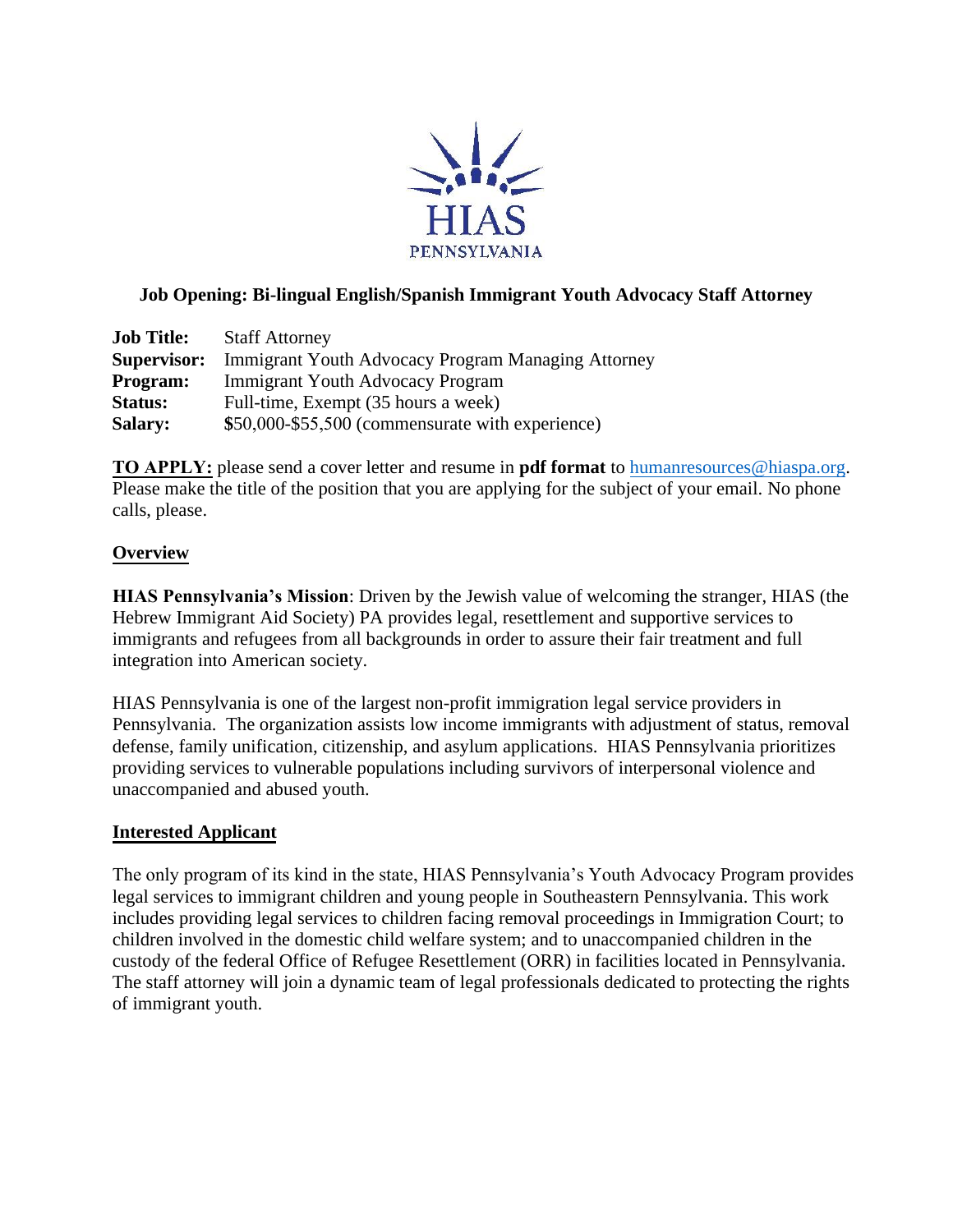## **General Position Description**

HIAS Pennsylvania seeks a staff attorney to work with our Immigrant Youth Advocacy Program. The work entails direct representation of immigrant youth in removal proceedings who are seeking asylum, Special Immigrant Juvenile Status, and other forms of humanitarian relief. The ideal candidate will also have a strong interest in working with youth, specifically youth in foster care; some experience in immigration or child welfare law; and experience serving victims of trauma or other vulnerable populations. Spanish language proficiency is required. Prior experience with a public interest organization or working with youth is preferred.

## **Primary Responsibilities**

**Direct Representation:** The staff attorney will represent unaccompanied children, many of whom are in foster care, in removal proceedings in Immigration Court. Using a "universal representation" model, our program provides legal representation to certain children regardless of their eligibility for relief. As such, the attorney will represent children in seeking humanitarian forms of relief such as Special Immigrant Juvenile Status (SIJS), asylum, and U and T visas, as well as children who have no relief options or who may seek voluntary departure or an order of removal. The attorney will represent children before USCIS and the Immigration Court. If barred in Pennsylvania, the staff attorney may appear in family court for matters related to SIJS.

**Know Your Rights Presentations and Intake**: The staff attorney will provide Know Your Rights presentations regarding immigration procedures and options to immigrant youth in Philadelphia and the surrounding area. The staff attorney will provide individualized screenings to evaluate each case and discuss options with youth and will also review intakes completed by non-attorney Immigrant Youth Advocacy Program staff.

**Pro Bono and Stakeholder Training:** The staff attorney will assist periodically with HIAS PA's efforts to recruit, train and mentor pro bono attorneys and to educate various stakeholders about the legal rights of immigrant youth. The attorney will maintain strong relationships with partner organizations, such as clients' foster care providers.

**Administrative**: The staff attorney will maintain clear and detailed records to facilitate reporting to grantors.

#### **Qualifications**

The candidate should be passionate about HIAS PA's mission and roots, and have a demonstrated ability to work with diverse collaborators and stakeholders. In addition, the candidate should possess:

- J.D. degree and license to practice law in any state (preference for Pennsylvania license), or ability to obtain licensure within 6 months of beginning employment;
- Prior experience in immigration or child welfare law preferred (this could include law school coursework or clinical experience);